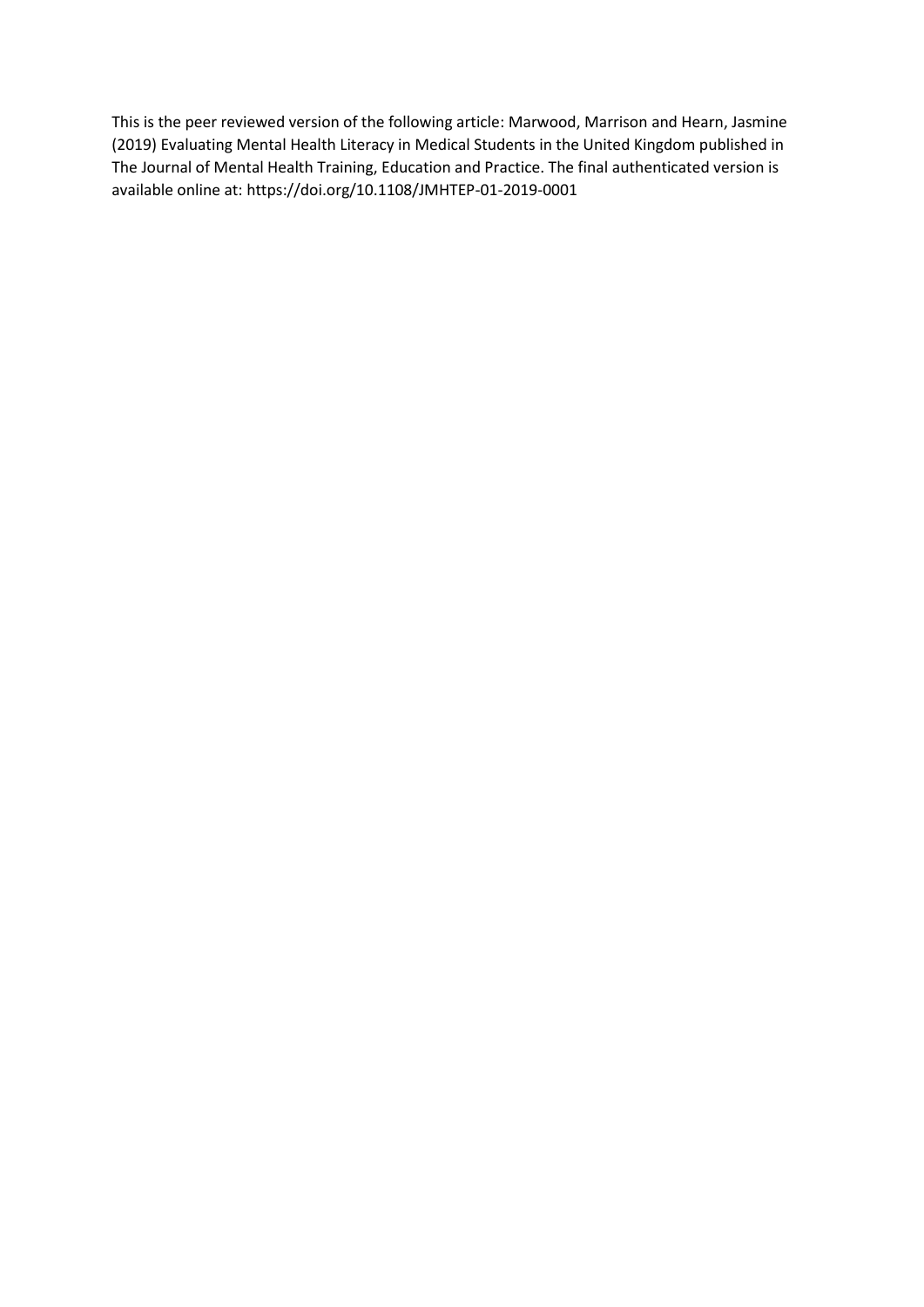| $\mathbf{1}$   | <b>Evaluating Mental Health Literacy in Medical Students in the United Kingdom</b>                 |
|----------------|----------------------------------------------------------------------------------------------------|
| $\overline{c}$ |                                                                                                    |
| 3              | Abstract                                                                                           |
| 4              | <b>Purpose:</b> There is urgent need to explore medical students' understandings of mental illness |
| 5              | to better support this high-risk group. This study aimed to evaluate mental health literacy in     |
| 6              | medical students using the Mental Health Literacy Scale (MHLS) and provide validation of the       |
| $\overline{7}$ | measure.                                                                                           |
| 8              | Methodology: 251 participants were recruited from medical schools across the U.K.                  |
| 9              | Participants completed demographic details and the MHLS. This paper reports total MHLS             |
| 10             | scores and their relationships with demographics and experiences with mental illness.              |
| $11\,$         | Findings: The mean MHLS score was 127.69. MHL was significantly higher in females, and             |
| 12             | students in later years of study ( $p < .05$ ). Over 40% of respondents reported having personal   |
| 13             | experience of mental illness. This, as well as having a close friend or family member with a       |
| 14             | mental illness, was associated with higher MHL ( $p < .05$ ).                                      |
| 15             | <b>Originality:</b> This study presents the first to use the MHLS and provide validation of this   |
| 16             | measure in medical students. Despite high rates of personal experience with mental health          |
| 17             | issues, medical students' average MHLS scores were comparable to studies of non-medical            |
| 18             | student groups. Medical schools should aim to build students' confidence in recognizing and        |
| 19             | seeking help for mental health issues from the first year of medical training. MHL is a            |
| 20             | multifaceted issue; further work is required to improve awareness of risk factors, to better       |
| 21             | understand why males demonstrate poorer MHL scores than females, and to work towards               |
| 22             | improving MHL in males.                                                                            |

**Keywords:** mental health; medical training; stigma; health promotion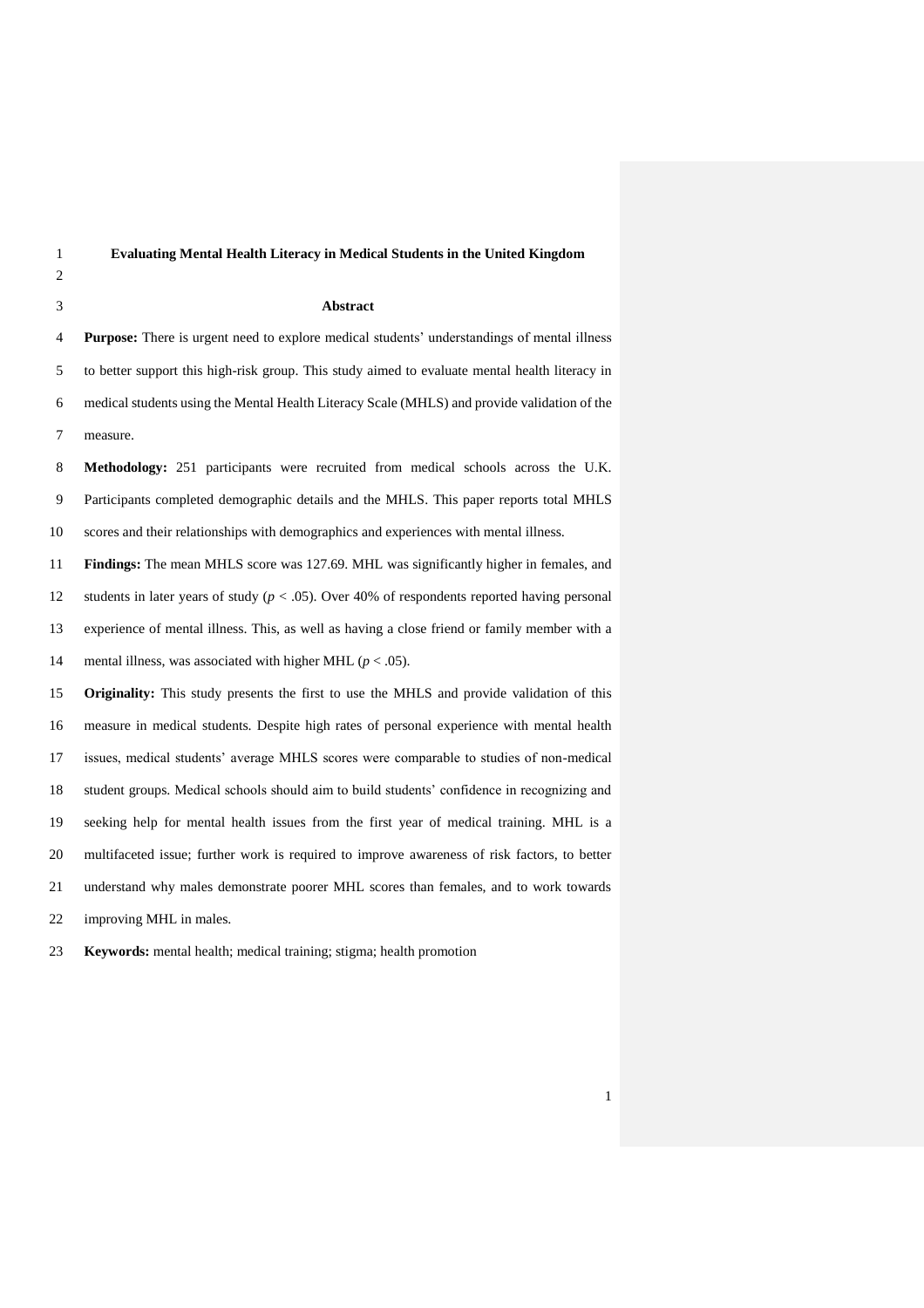## Introduction

 $rac{24}{25}$ 

| 26     | <b>Mental Health in Medical Students</b>                                                        |
|--------|-------------------------------------------------------------------------------------------------|
| 27     | The mental health of medical students has been highlighted as an issue of significant           |
| $28\,$ | concern (Karp & Levine, 2018; Kothari, George & Hamid, 2018; Munn, 2017), with the              |
| 29     | British Medical Association calling for a review of mental health support provided to medical   |
| 30     | students (Coombes, 2018). Medical students have higher rates of mental illness (Chew-           |
| 31     | Graham et al., 2003; Dyrbye et al., 2006) and burnout (Lyndon, 2017) than the general           |
| 32     | population. A recent meta-analysis demonstrated that 28% of medical students are affected       |
| 33     | by depression (Puthran et al., 2016), whilst approximately 11% report suicidal ideation         |
| 34     | (Rotenstein et al., 2016).                                                                      |
| 35     | The reasons behind medical students increased vulnerability are multi-faceted. Moir             |
| 36     | et al., (2018) identify numerous factors—including selection, student characteristic and        |
| 37     | assessments-as potential vulnerability factors. Indeed, medical students are exposed to         |
| 38     | significant academic, clinical and financial stressors. Unlike non-medical undergraduate        |
| 39     | students, however, medical students' mental health occurs in the context of obligations for     |
| 40     | self-care and disclosure in their role as future health care professionals (GMC, 2013;          |
| 41     | RCPsych, 2011). There are a number of myths surrounding mental health and fitness to            |
| 42     | practice that may discourage help-seeking amongst medical students (GMC, 2017; Kothari,         |
| 43     | George & Hamid, 2018), thereby highlighting the need to understand medical student's            |
| 44     | knowledge of mental health.                                                                     |
| 45     | Factors that may impede medical student help-seeking in the context of mental health            |
| 46     | include perceived stigmatisation of mental illness amongst their student bodies (Chew-          |
| 47     | Graham et al., 2003; Pascucci et al., 2016). Indeed, medical students report that they are      |
| 48     | likely to avoid or delay help-seeking and not disclose their own history of mental illness over |
| 49     | concerns about perceived competence (Rodriguez et al., 2017). However, it remains unclear       |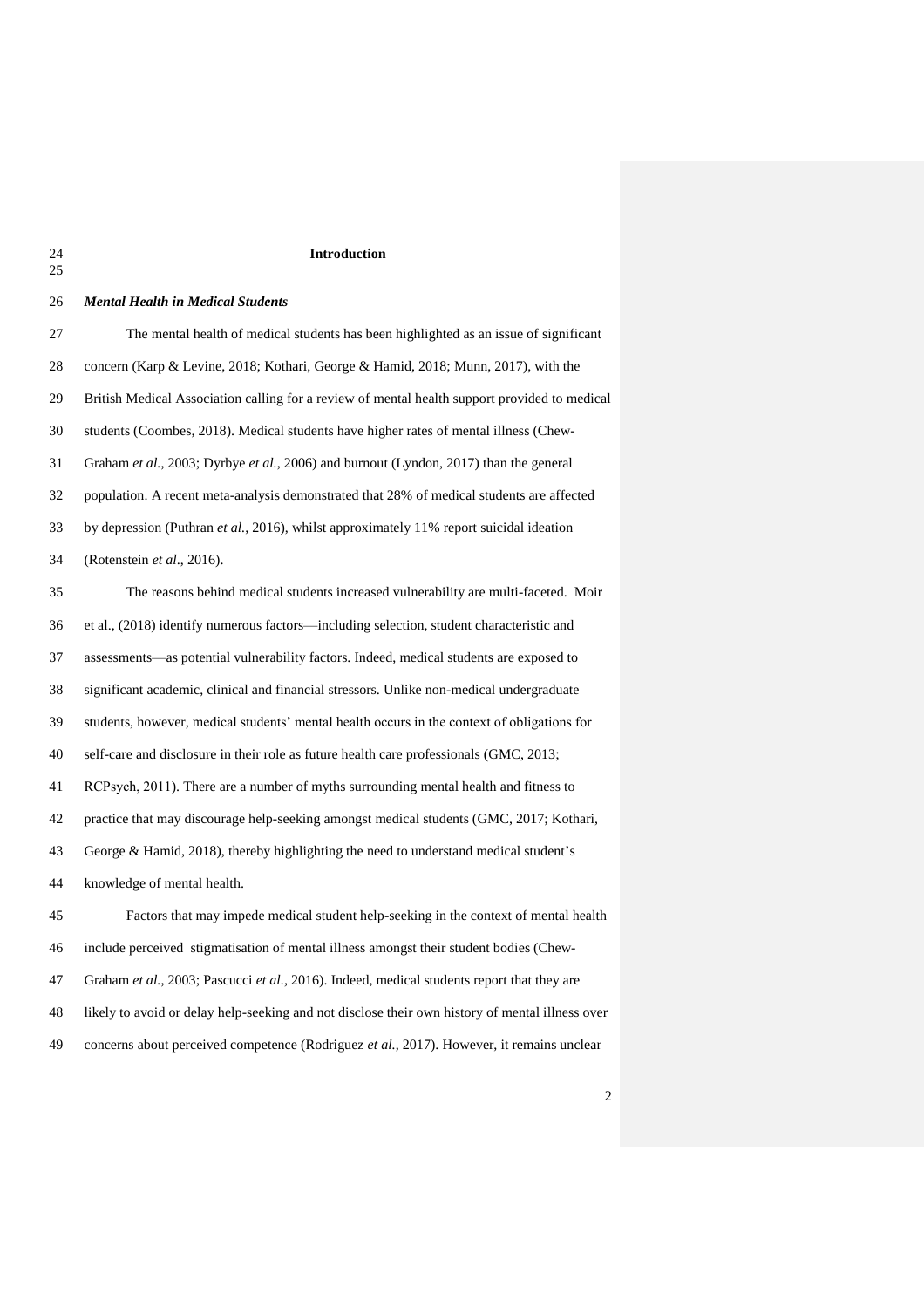| 50 | whether this is mediated by lack of knowledge (Kutcher <i>et al.</i> , 2016) or social contact with |
|----|-----------------------------------------------------------------------------------------------------|
| 51 | others with mental illness (Knaak <i>et al.</i> , 2014), which may lead to misunderstandings        |
| 52 | surrounding mental health, and reinforcement of stigma and avoidance behaviour. This                |
| 53 | indicates a need to understand factors that drive student behaviour, including assessing            |
| 54 | knowledge and beliefs surrounding mental health.                                                    |

#### *Mental Health Literacy*

 Mental health literacy (MHL) was originally defined as 'knowledge and beliefs about mental disorders which aid their recognition, management or prevention' (Jorm *et al*., 1997). The concept has since been further developed to include concepts relating to positive mental health promotion and stigma reduction (Kutcher *et al.*, 2016). MHL is more comprehensive than simply mental health awareness, and measures of MHL assess varying dimensions, such as knowledge, recognition, attitudes, and beliefs.

 There is a paucity of research into MHL in medical students. MHL research into recognition of disorders has relied on vignette studies (Cheslock, 2005), which have significant limitations (Kutcher *et al.*, 2016; O'Connor *et al.*, 2014). O'Connor and Casey (2015) developed a 35-item Mental Health Literacy Scale (MHLS) that encapsulates aspects from a number of previous research tools used to evaluate the core concepts of MHL. Gorczynski and colleagues (2017) utilised the MHLS in their study of undergraduate students in the United Kingdom (U.K.), however, no study to date has focused specifically on medical students using the MHLS, despite their high risk. The aim of this paper, therefore, is to report the total MHL scores of medical students as well as the relationship between this and demographic variables, previous experiences with mental illness and condition recognition.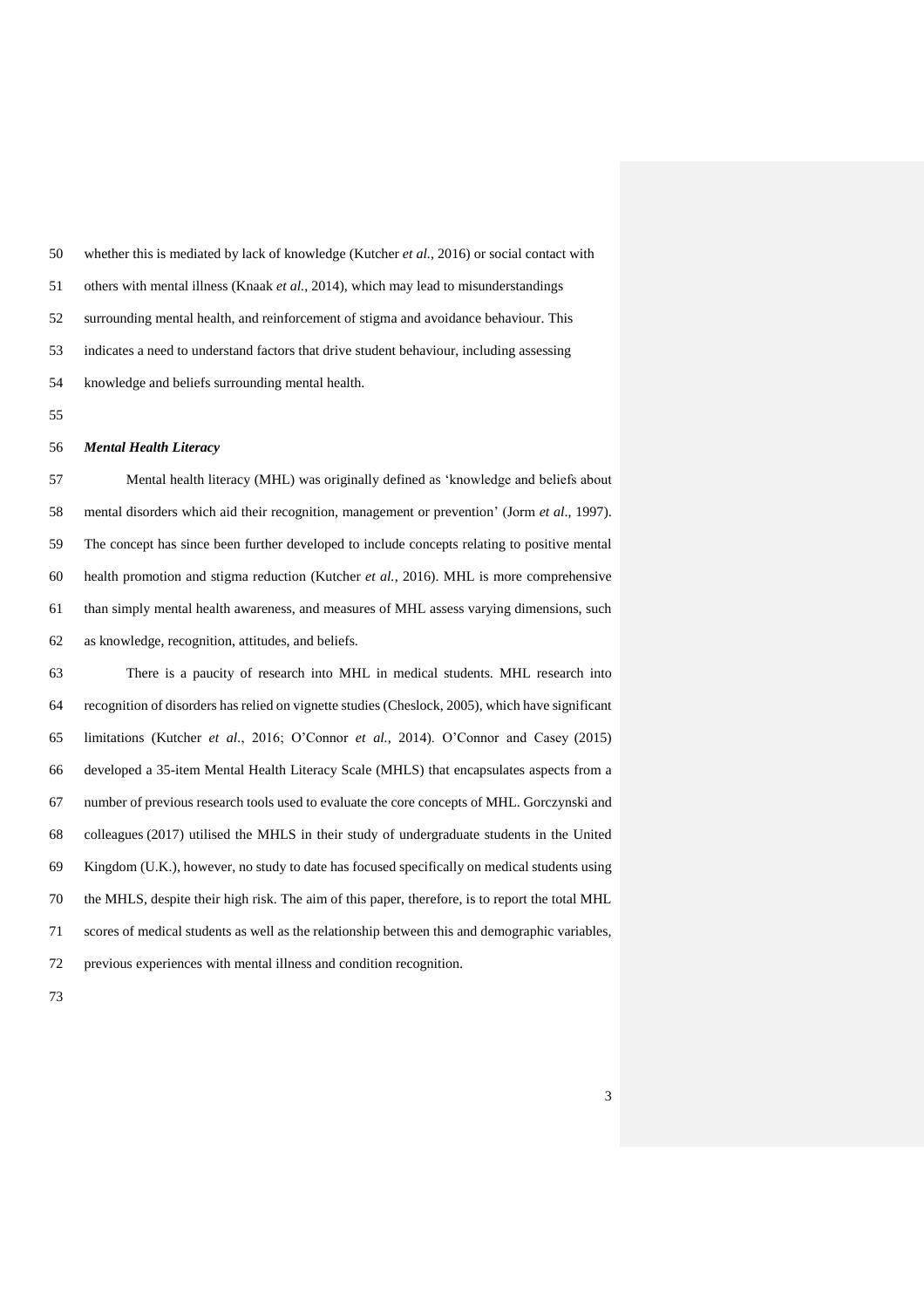#### **Methods**

| 75 | <b>Design</b>                                                                                 |
|----|-----------------------------------------------------------------------------------------------|
| 76 | This was a cross-sectional study of MHL in medical students, including questionnaire          |
| 77 | validation in this population. Ethical approval was obtained from the University of           |
| 78 | [anonymised for peer review] School of Science and Medicine Ethics Committee.                 |
| 79 |                                                                                               |
| 80 | <b>Participants</b>                                                                           |
| 81 | Eligible participants were recruited from eight medical schools across the U.K.               |
| 82 | Questionnaires were distributed in class at The University of [Anonymised for peer review].   |
| 83 | Data from all other medical schools were collected via an email invitation and online survey. |
| 84 | Participants were required to be over 18 years of age (no upper age limit) and currently      |
| 85 | enrolled on an undergraduate medical training degree. No extra credit or compensation was     |
| 86 | offered for participation. Recruitment ran from August 2017 to May 2018.                      |
| 87 |                                                                                               |
| 88 | <b>Measures</b>                                                                               |
| 89 | Demographics: The demographic questionnaire contained five items pertaining to gender, age,   |
| 90 | ethnicity, sexual orientation, year of study, and highest level of education.                 |
|    |                                                                                               |

 *The Mental Health Literacy Scale (MHLS; O'Connor & Casey, 2015):* The MHLS contains 35 Likert scale items relating to knowledge of where to seek information relating to mental health (4), risk factors and causes of mental health problems (2), self-treatment (2) and professional help available (3). Further items relate to recognition of disorders (8) and attitudes that promote recognition or appropriate help-seeking behaviour (16). As done in previous work (Gorczynski *et al.*, 2017), two items on the scale were modified to reference the U.K., rather than Australia (items 9 and 10). The measure is scored between 35–160, with higher scores indicating a higher level of MHL. The scale has excellent content and structural validity (Wei *et al.*, 2015) and has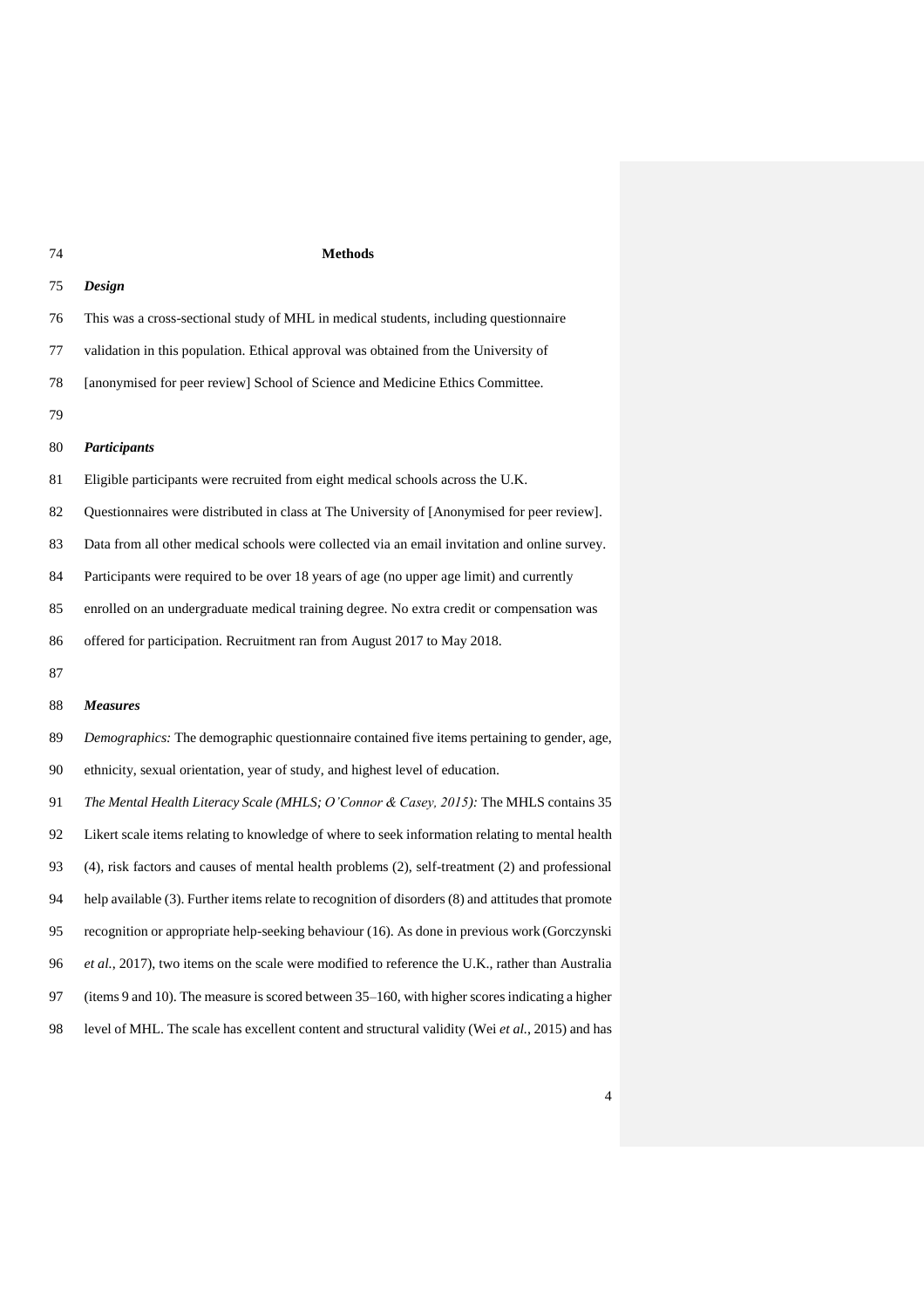99 been shown to have good internal consistency ( $\alpha$  = .873) and test-retest reliability (O'Connor 100 & Casey, 2015). Reliability has also been established in a UK student sample ( $\alpha$  = .839; 101 Gorczynski *et al.*, 2017) and the present study ( $\alpha$  = .842).

 *Experience with Mental Illness:* The mental health experiences questionnaire contained five items pertaining to individual experiences of mental illness, professional diagnoses, and treatment, as well as mental illness in close friends or family members or through work experiences. Participants were not provided a definition of "mental illness" but instead data collection relied on their own understanding of the term.

### *Statistical Methods*

 Data were analysed using SPSS version 24. Data were initially examined for distribution normality and outliers. Means and standard deviations were calculated for demographic data, and total scores calculated for the MHLS. Pearson correlations and one-way analysis of variance (ANOVA) were used to examine relationships between variables and MHLS scores, with an alpha of .05 used for all analyses.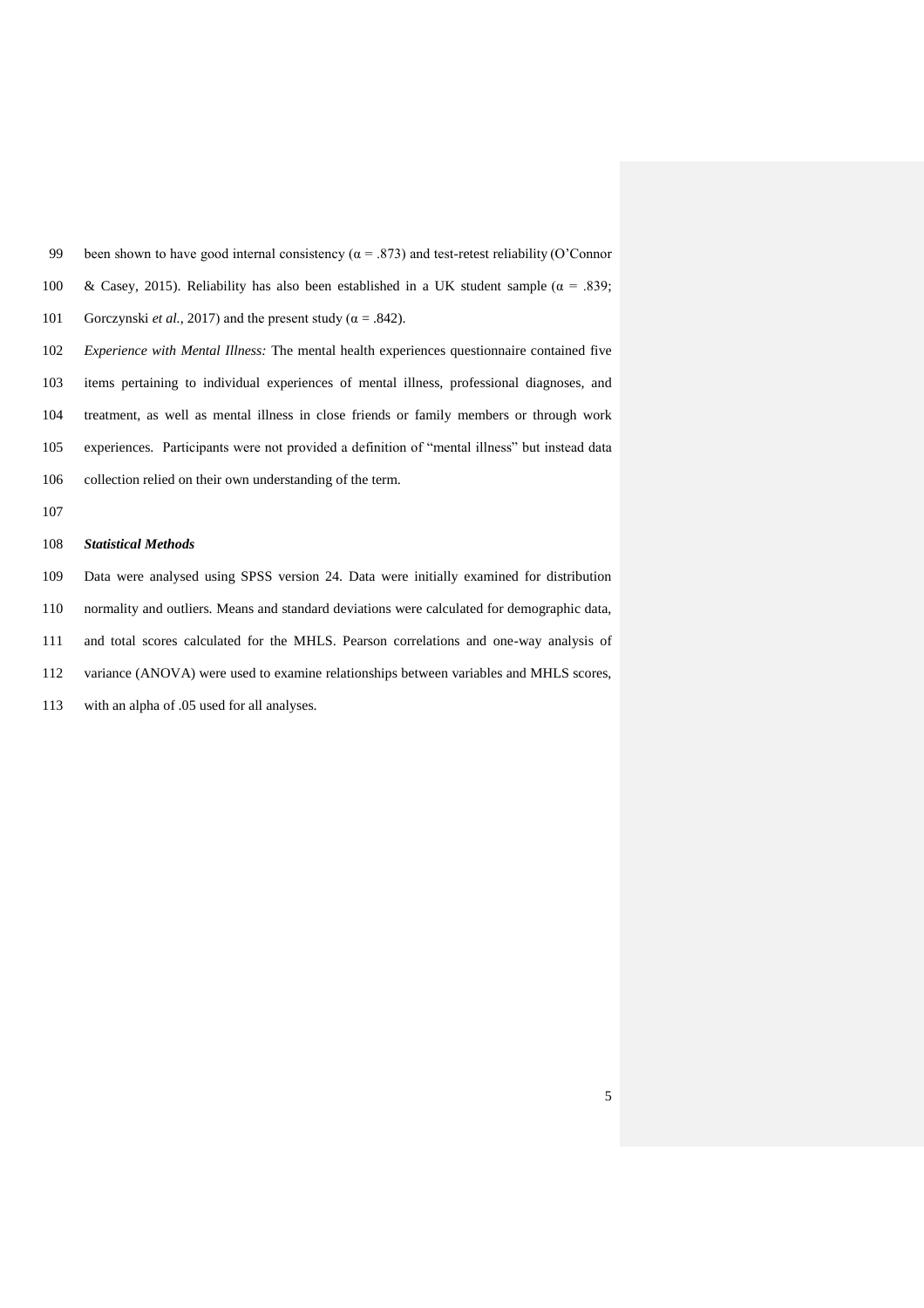#### **Results**

| 115 | A total of 271 students participated in the study. Twenty surveys-participants, who had greater |
|-----|-------------------------------------------------------------------------------------------------|
| 116 | than 5% of survey items were incomplete, were excluded from analysis. $\div$ Therefore 251      |
| 117 | participants were included in the final analysis. Eight maximum values from MHLS items for      |
| 118 | 8 8 8 5 8 5 8 6 7 participants were added imputed using linear interpolation.                   |
| 119 |                                                                                                 |

#### *Demographics*

 A total of 83 men (33.1%) and 168 women (66.9%) participated in the study. The mean age of participants was 21.52 years (SD = 3.18, Range 18 – 39). The majority of participants self- identified as heterosexual (84.3%) and approximately half were in their first year of study (49.8%). The majority (73.7%) listed A Levels as their highest level of prior educational achievement. Complete demographic information and mean MHLS scores attributable to each demographic is presented in Table 1.

\*\*\*INSERT TABLE 1 HERE\*\*\*

#### *MHLS Scores*

 The combined mean score on the MHLS was 127.69 (SD = 11.82, 95% CI 126.13–129.11). Table 2 presents the scores in the present sample compared with those of other studies, demonstrating that medical students' scores were comparable to non-medical student samples. Females had significantly higher mean MHL than males (*F*(1, 249) = 9.1, *p* = .003). Mental health literacy scores increased steadily with year of study, with scores significantly higher in sixth year compared to first year students (*F*(5, 245) = 5.24, *p* < .001). A significant difference in mean MHL ratings was found between participants from different ethnic backgrounds (*F*(4, 138 160) = 6.54,  $p < .001$ ), with the highest scores attained by participants who identified as White/White British and Asian/Asian British. Participants who identified as Black/Black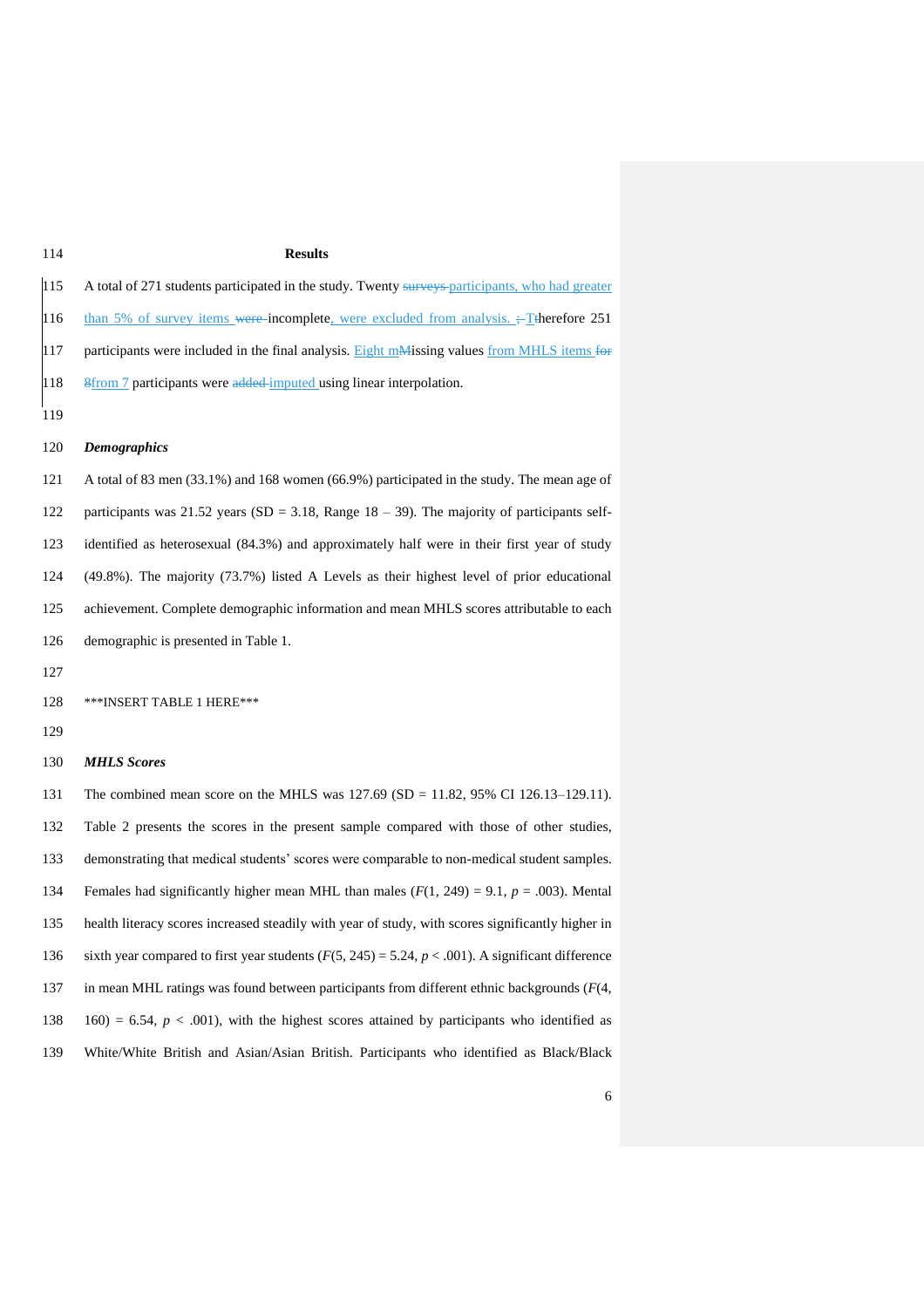British had a significantly lower mean MHLS scores than participants from other ethnic backgrounds, though it should be noted the sample size for this group was small. There were no significant differences in mean MHL across the various levels of previous education (*F*(3, 247) = 0.45, *p* = 0.718), nor across sexual orientation (*F*(4, 161) = 1.4, *p* = 0.228).

- 
- \*\*\*INSERT TABLE 2 HERE\*\*\*
- 

#### *Scores Across MHLS Domains*

 Mean proportion of correct answers across each of the assessment domains was assessed (see Tables 3 and 4), and revealed that medical students were most competent in their abilities to recognize disorders and had attitudes that promoted recognition or appropriate help-seeking behaviour. Participants were weakest in their knowledge of risk factors and causes of mental health issues, and in their knowledge of self-treatment. There was a statistically significant difference in mean scores between male and female participants, with females scoring higher 154 on domains one (recognition of disorders;  $F(1,249) = 5.76$ ,  $p = .017$ ), five (knowledge of 155 professional help available;  $F(1,249) = 9.1$ ,  $p = .003$ ), and six (attitudes;  $F(1,249) = 8.5$ ,  $p =$  .004). There was a statistically significant difference in mean scores by year of study in 157 domains one  $(F(5,245) = 3.3, p = .007)$ , two (Knowledge of where to seek information; 158 F(5,245) = 3.9, p = .002), and six  $(F(5,245) = 2.785, p = .018)$ , indicating that participants in later years of study were stronger in these domains. Only mean scores in domain three, knowledge of risk factors and causes, varied between groups by level of prior education 161 (F(3,247) = 3.21, p = .050), with previous postgraduate students scoring the highest mean on these items and A Level entry students the lowest. Participants from different ethnic backgrounds only varied significantly on domain six, pertaining to attitudes about mental 164 health  $(F(4,160) = 6.71, p = .000)$ .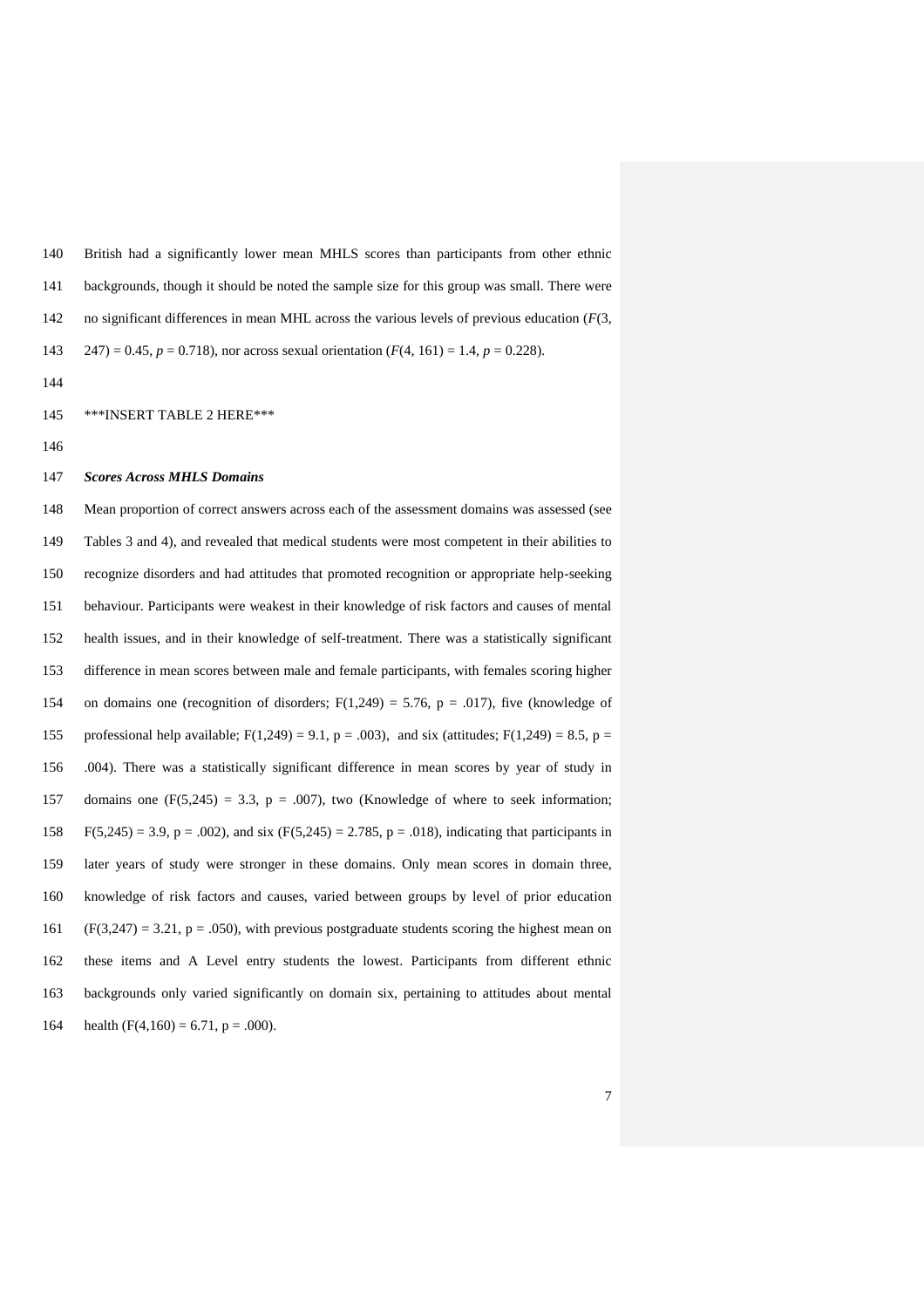165<br>166 \*\*\*INSERT TABLE 3 HERE\*\*\*

#### $\frac{167}{168}$ \*\*\*INSERT TABLE 4 HERE\*\*\*

#### *Experience with Mental Illness*

 Details of MHLS scores across experiences with mental illness are provided in Table 5. The majority of participants (75.7%) indicated that a close friend or family member had experienced a mental illness. Respondents who indicated they had a close friend or family member with a mental illness had significantly higher MHL ratings than those who did not  $(F(1,246) = 38.37, p < .001)$ . Just over half of respondents (56.6%) had worked with patients with mental illness in the past, and their MHL scores were significantly higher than those who 177 had not  $(F(1, 245) = 7.669, p = 0.006)$ .

 A larger proportion of females (45.7%) than males (40.3%) indicated they had personally experienced a mental illness. Participants who indicated they had personally experienced a mental illness (42.2% overall) had significantly higher MHL scores than those 181 who had not  $(F(1,245) = 16.1, p < .001)$ . However, those who reported having been professionally diagnosed with a mental illness did not differ in their MHL scores compared 183 with those who had not been diagnosed  $(F(1,246) = 0.017, p = 0.897)$ . Participants who had undergone treatment for mental illness had significantly higher MHL scores than those who 185 had not  $(F (1,242) = 34.83, p < .001)$ .

## \*\*\*INSERT TABLE 5 HERE\*\*\*

# *Condition Recognition*

 Rates of disorder recognition are shown in Table 6. Disorders with the highest rates of recognition included Generalized Anxiety Disorder, Bipolar Disorder, and Drug Dependence. Dysthymia was the least well recognised condition. Over half of participants (58.5%) correctly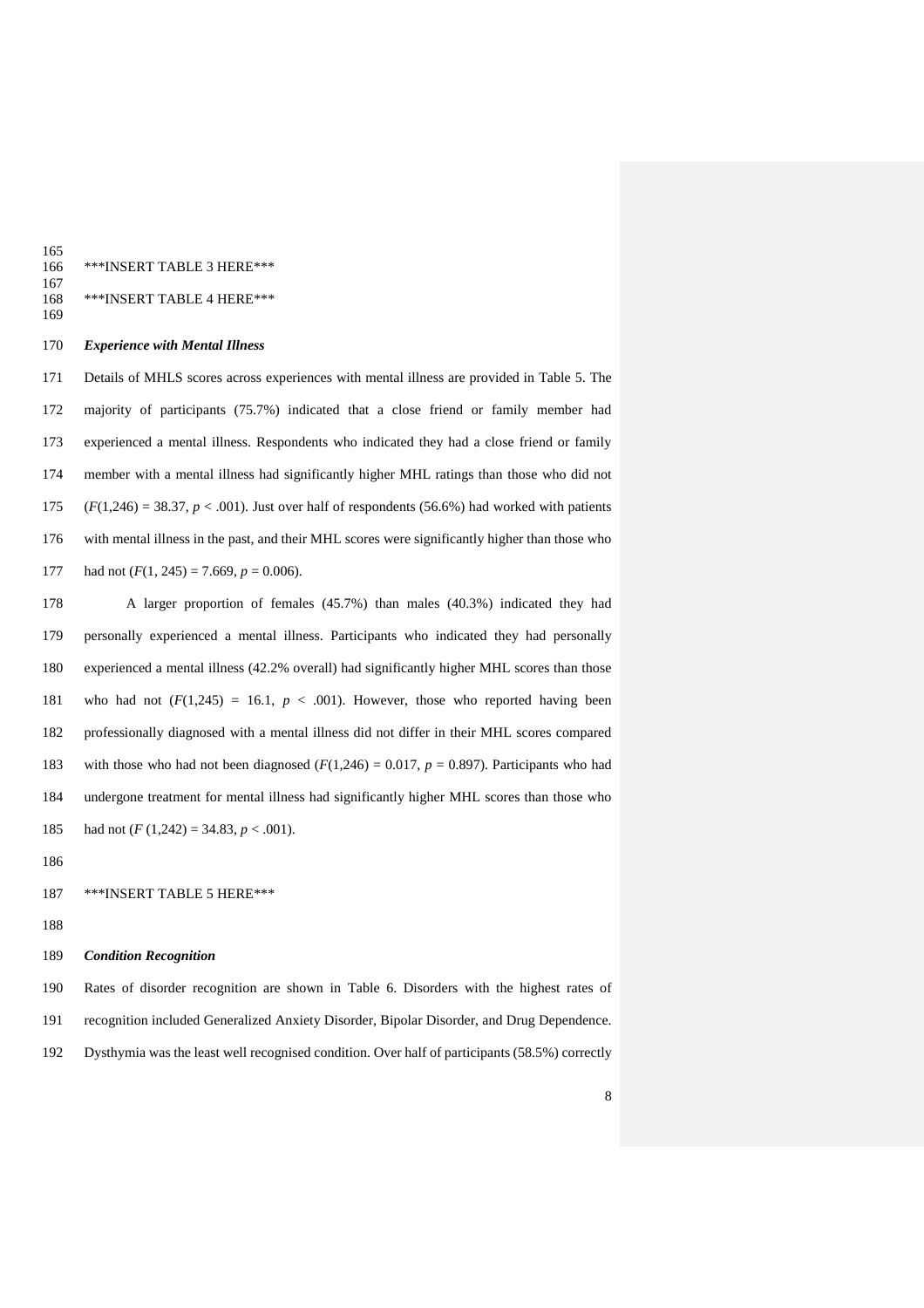- indicated that in the U.K., women are more likely to experience a mental illness compared to
- men. A minority of participants (31.5%), however, correctly indicated that in the U.K., men
- are more likely to experience an anxiety disorder compared to women.
- \*\*\*INSERT TABLE 6 HERE\*\*\*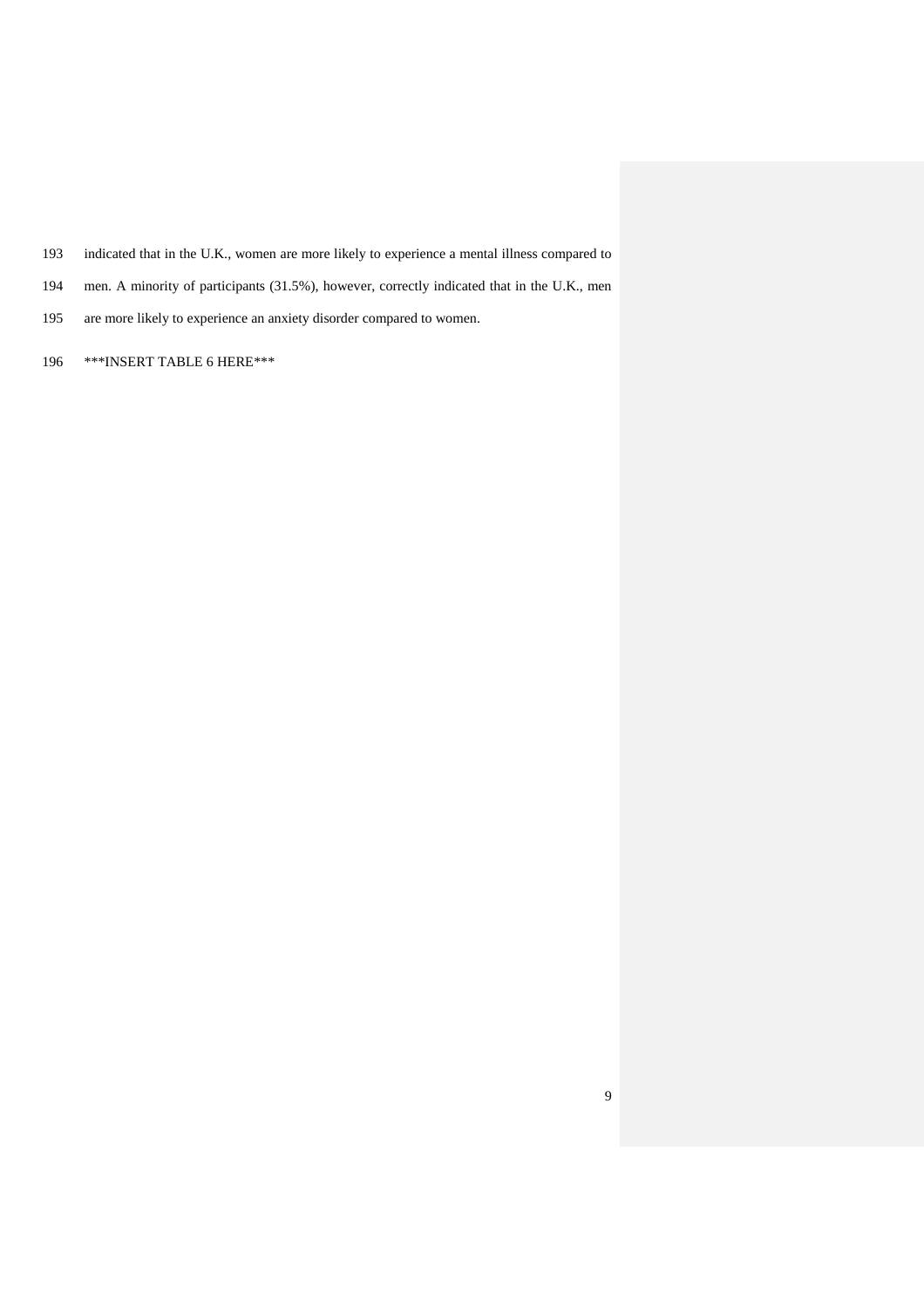#### **Discussion**

 This study aimed to explore levels of mental health literacy among medical students and to explore whether this is related to demographic characteristics or prior experiences with mental illness. Overall, the mean MHLS score for medical students was comparable to previous studies of different student groups. It is perhaps unsurprising, given the nature of medical training, that MHL scores and knowledge of disorders and information sources increased with years of study. It is a good indicator that students in a higher year of study had significantly higher scores on overall attitudes towards mental health, though variation within the domain of attitudes requires further study to address stigmatization and improve help-seeking in this population.

 Gender differences in MHL are a complex issue and more research is required to specifically address why females have higher rates of MHL. This study demonstrated that females have better knowledge of disorders and help-available, as well as more positive attitudes, than their male peers. Whether this is due to females increased likelihood of experiencing mental health issues (Boyd *et al.,* 2015), or more positive attitudes towards psychiatry as a subject (Kuhnigk *et al.,* 2007) is unknown. Further research is also required to identify evidence-based methods of improving MHL amongst male medical students, particularly given the fact that male higher education students have a significantly higher rate of suicide compared with female students (Office of National Statistics, 2018).

#### *Experiences with Mental Illness*

 This study supports previous research (Furnham *et al.*, 2011; O'Connor & Casey, 2015) which has found that individuals who have greater direct or indirect experience with mental illness have significantly greater levels of mental health literacy. Again, this is perhaps unsurprising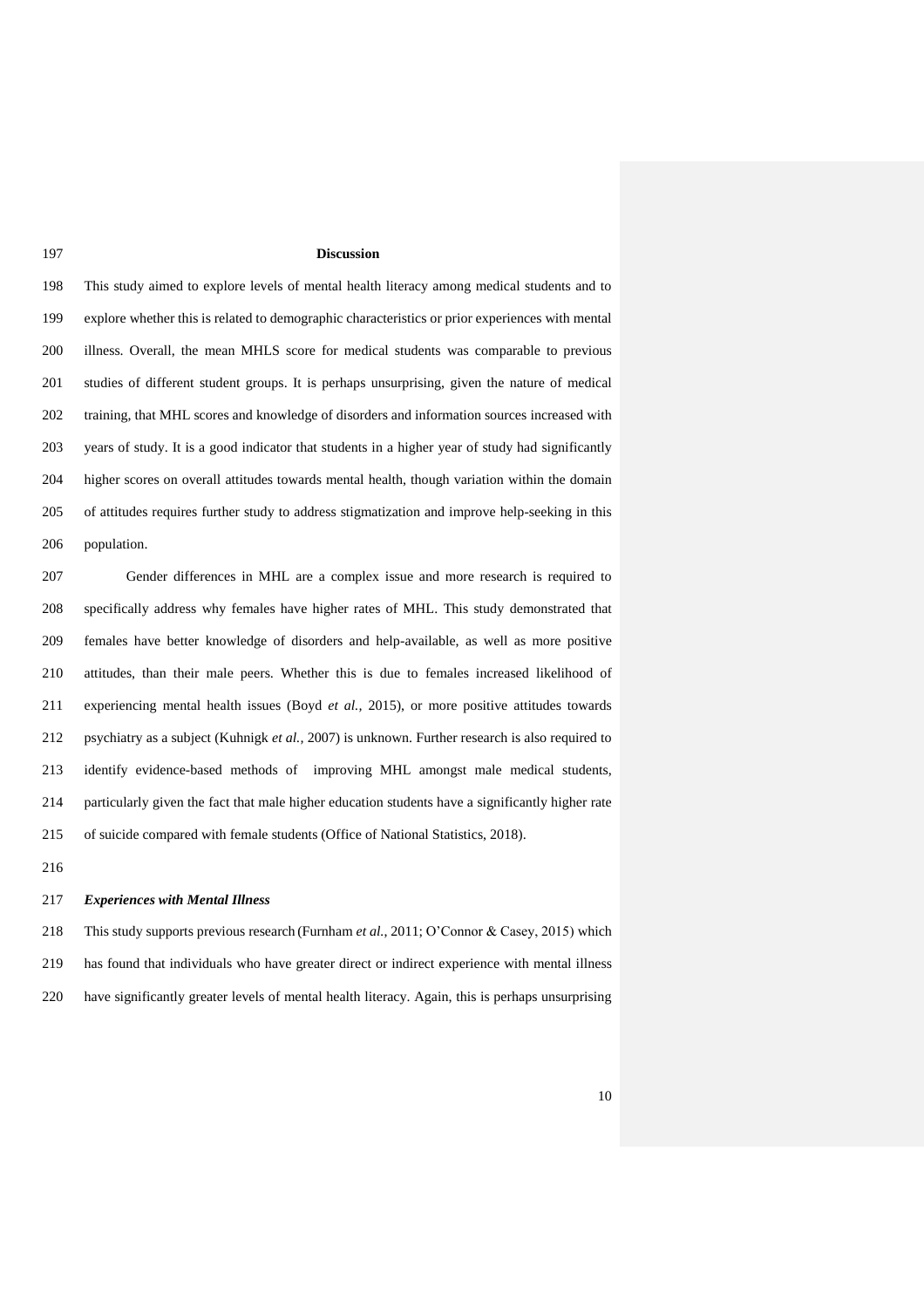given that the exposure (whether personal or through others) to mental health issues will have led to an increased understanding of their symptoms, impact, and management.

 A key finding in this study was that almost half of respondents indicated that they had experienced a mental health issue previously, a rate twice as high as the national average in the U.K. (McManus *et al.*, 2009). Whilst this finding may have predisposed students to interests in mental health and the study of medicine (and by extension, increased levels of MHL), this is also supportive of previous suggestions, which serves to highlight the increased risk and importance of managing distress in this population.

#### *Condition Recognition*

 Medical students' recognition of common mental health conditions was high, indicating good knowledge of the symptoms of such conditions. This is likely due to their specific medical training, and is supported by their consistently better ability to correctly recognise conditions such as Generalized Anxiety Disorder and Drug Dependence compared to previous non-medical student samples (Gorczynski *et al.*, 2017).

 Recognition rates of Major Depressive Disorder were comparable to previous studies, potentially due to depression being the most common mental health problem and second top cause of global burden of disease (Vigo *et al.*, 2016). As a result of this, increased efforts have been made to promote awareness of depression in the general population that may have increased recognition across the general population. Additional research should address the question of whether improved recognition of mental illness in patients is correlated with self-recognition and help-seeking amongst distressed medical students.

*Limitations and Future Research*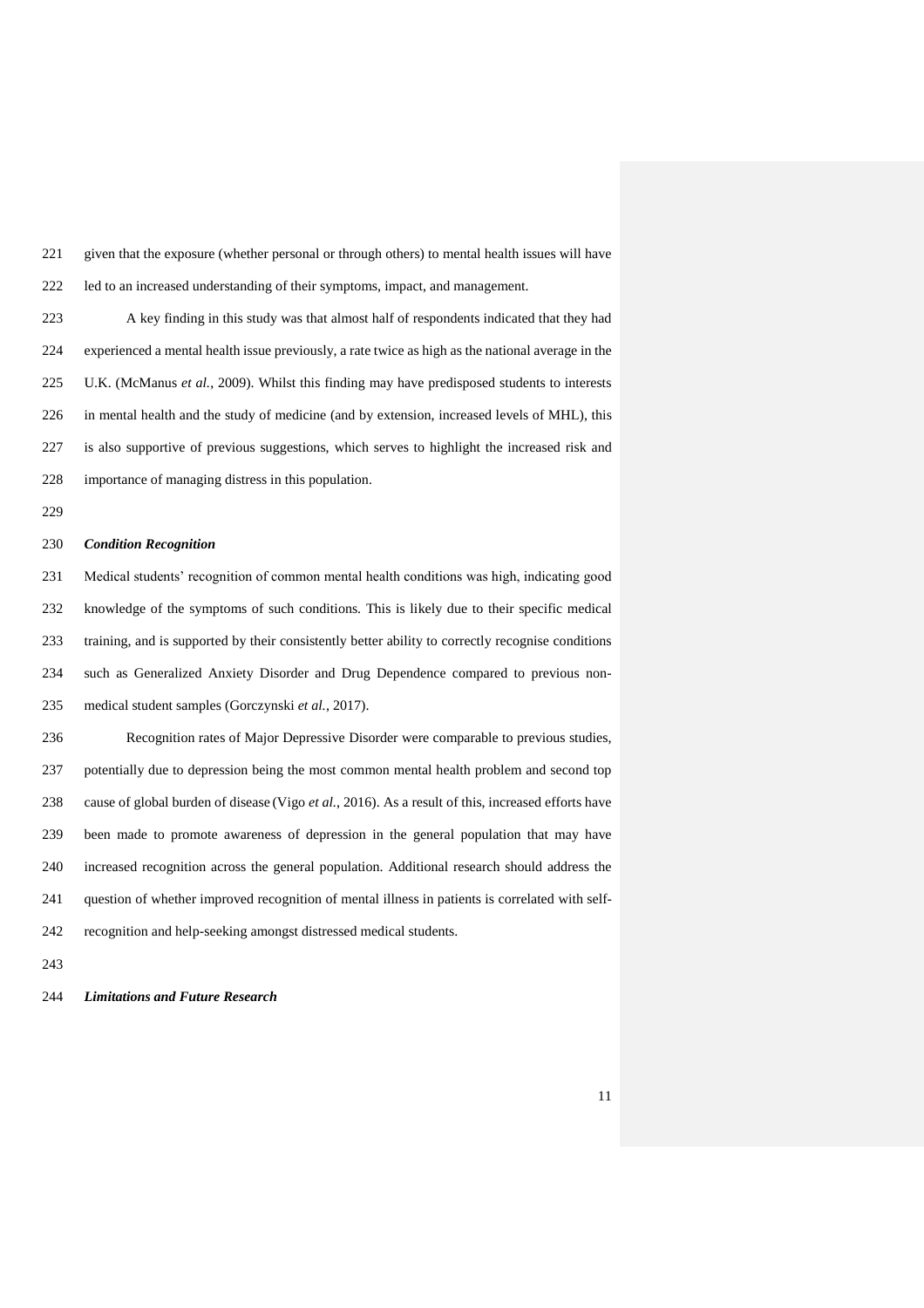This is the first study to examine mental health literacy in U.K. medical students, which are comparable to other university students' MHL scores. Medical students did demonstrate superior abilities to recognise mental health conditions based on descriptions of their symptoms, however, further work is required to understand whether such increased recognition translates into better management of one's own mental health, and that of patients. Interventions to empower medical students to be able to use their knowledge to effectively manage mental health issues will likely help to improve clinical outcomes of the patients they will serve in future.

 The cross-sectional design of the present study limits the ability to draw conclusions on causality, particularly between previous exposure to mental illness and current MHL scores. Given the stigmatizing perceptions of mental health in medical students (Chew-Graham *et al.*, 2003; Pascucci *et al.,* 2016), it is possible that participants may have underreported having previous personal experience of mental ill-health. On the other hand, some participants may have felt more confident in disclosing their experiences in an anonymous questionnaire study. It would be of value to determine whether exposure increases MHL, or whether MHL scores increased prior recognition of mental illness in oneself and others, as well as to explore the role of stigmatizing views on disclosure of prior experience of mental illness. The analysis would also be strengthened by a larger sample of data from medical students in higher years of study, as a large proportion of the sample was comprised of students in their first year of medical school. Similarly, work is required to better understand the relationship between gender and MHL, and how this translates into help-seeking and disclosure behaviour. This would be useful to inform interventions to improve MHL.

*Conclusion*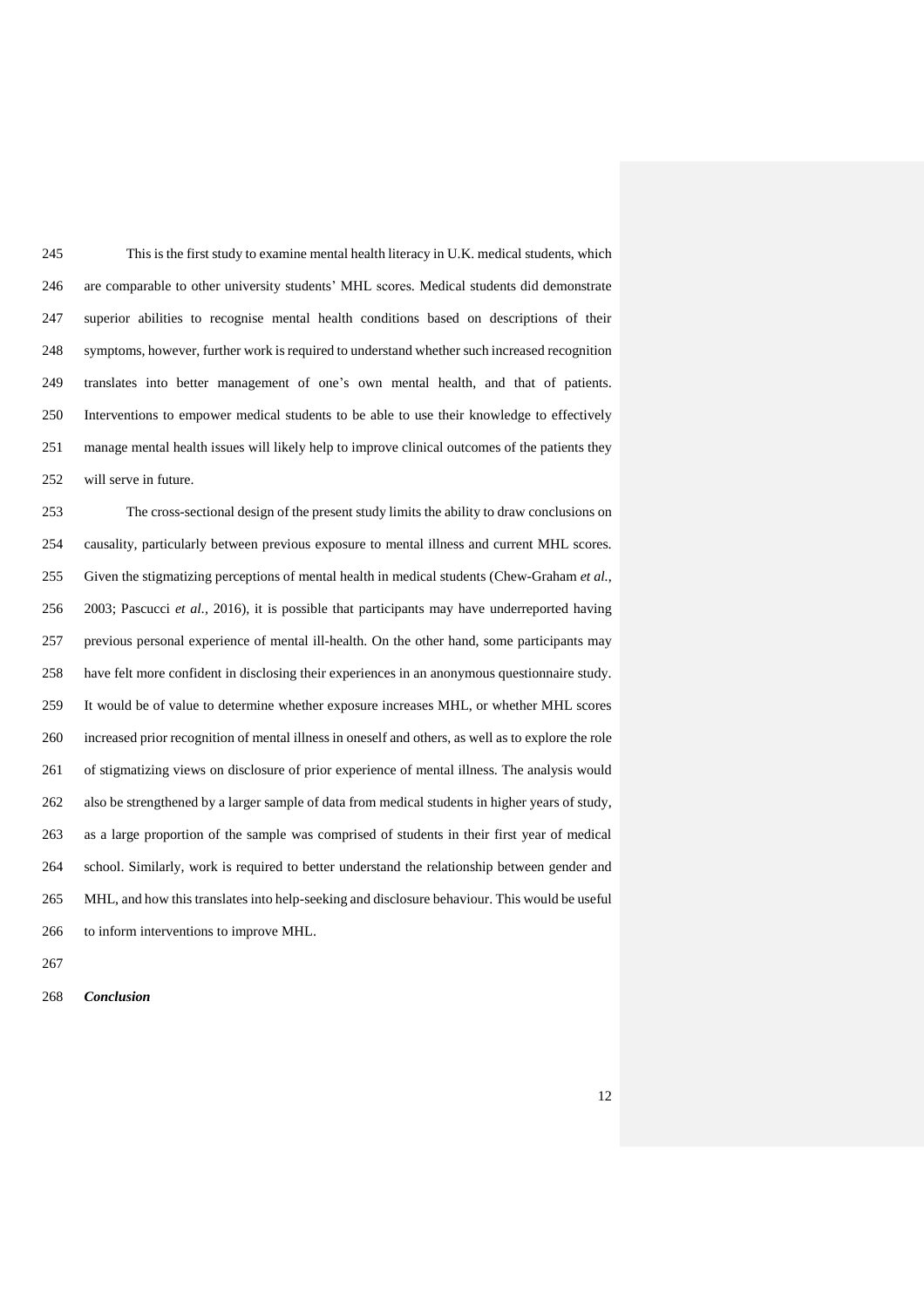| 269 | Medical students are an important population in which MHL should be evaluated, as MHL          |
|-----|------------------------------------------------------------------------------------------------|
| 270 | may impact medical students' ability to care for themselves and patients. This study provides  |
| 271 | rationale for further study of MHL in medical students, such that we can better understand the |
| 272 | causes of student distress, and the potential adverse personal and professional consequences   |
| 273 | that this may have, as well as how MHL can be improved to better improve medical student       |
| 274 | wellbeing and patient outcomes. This research should be used to guide the development of       |
| 275 | evidence-based MHL interventions. Further detailed assessment of MHL in medical students       |
| 276 | and how it translates to behaviour would provide insight into which aspects of MHL need to     |
| 277 | be addressed to most effectively decrease stigma, increase help-seeking and treatment access   |
| 278 | as well as improve patient care.                                                               |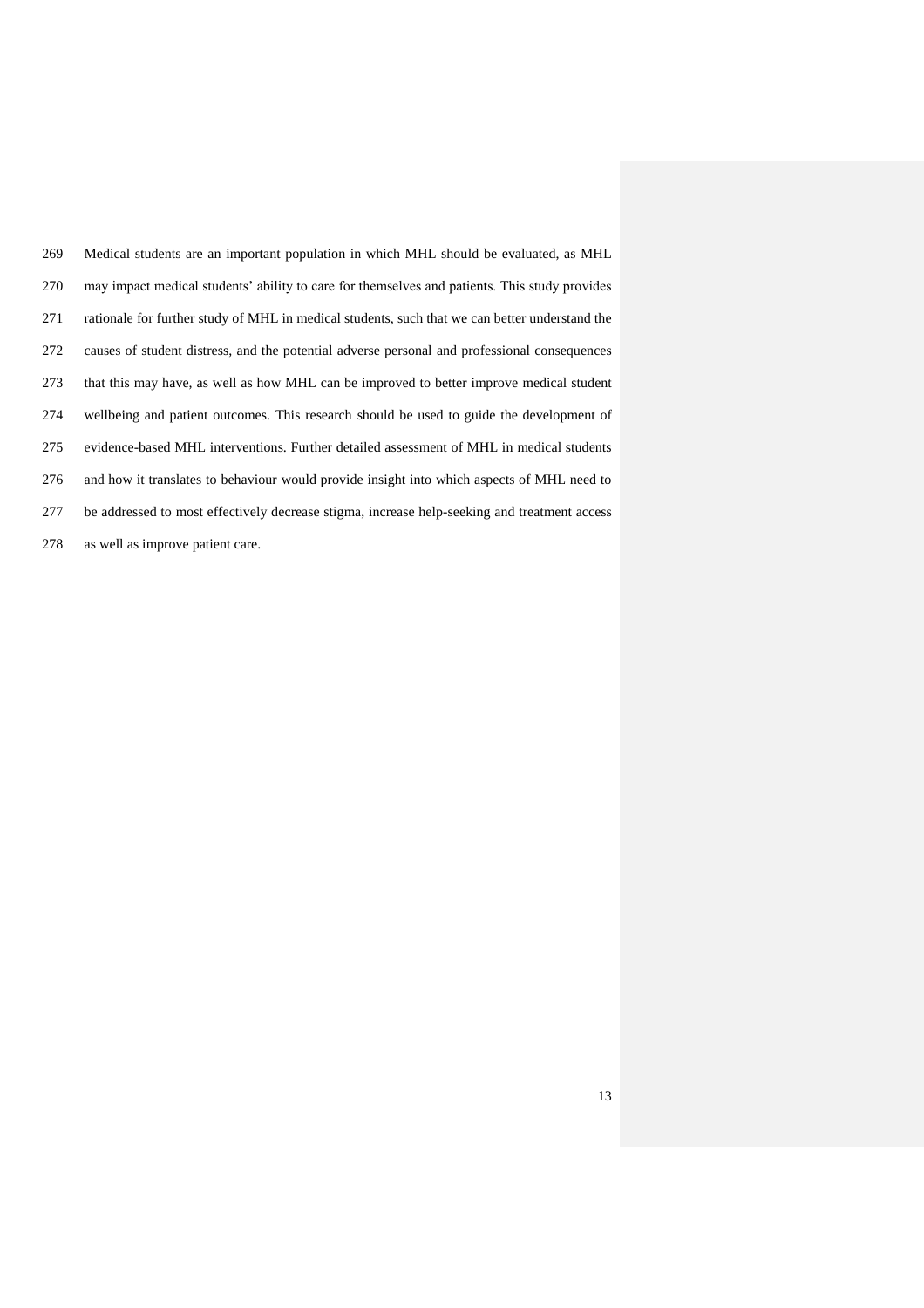**References** Boyd, A. Van de, Velde, S., Vilagut, G., et al. (2015). "Gender differences in mental disorders and suicidality in Europe: results from a large cross-sectional population- based study." *Journal of Affective Disorders*. Vol. 173, pp. 245-254 Cheslock, P. (2005). "Assessing mental health literacy of first- and third-year medical students: knowledge and beliefs about mental disorders." *PCOM Psychology Dissertations.* Paper 28. Chew-Graham, C., Rogers, A., and Yassin, N. (2003). "'I wouldn't want it on my CV or their records': medical students' experiences of help-seeking for mental health problems." *Medical Education*. Vol. 37, pp. 873–880. Coombes, R. (2018). "Medical students need better mental health support from universities, says BMA." *BMJ*, Vol. 361:k2828 Dyrbye, L.N., Thomas, M.R., and Shanafelt, T.D. (2006). "Systematic review of depression, anxiety, and other indicators of psychological distress among U.S. and Canadian medical students." *Academic Medicine*. Vol. 81 No. 4, pp. 354-73. GMC, General Medical Council. (2013). "Good Medical Practice." Available from: [https://www.gmc-uk.org/ethical-guidance/ethical-guidance-for-doctors/good-](https://www.gmc-uk.org/ethical-guidance/ethical-guidance-for-doctors/good-medical-practice) [medical-practice](https://www.gmc-uk.org/ethical-guidance/ethical-guidance-for-doctors/good-medical-practice) [accessed 30th November 2018] GMC, General Medical Council. (2017). Myth busters; In: Supporting medical students with mental health conditions. Available from: www.gmc- uk.org/education/undergraduate/26588.asp Gorczynski, P., Sims-Schouten, W., Hill, D., and Wilson, C. (2017). "Examining mental health literacy, help seeking behaviours, and mental health outcomes in UK university students." *The Journal of Mental Health Training, Education and Practice.* Vol. 12, pp. 111–120.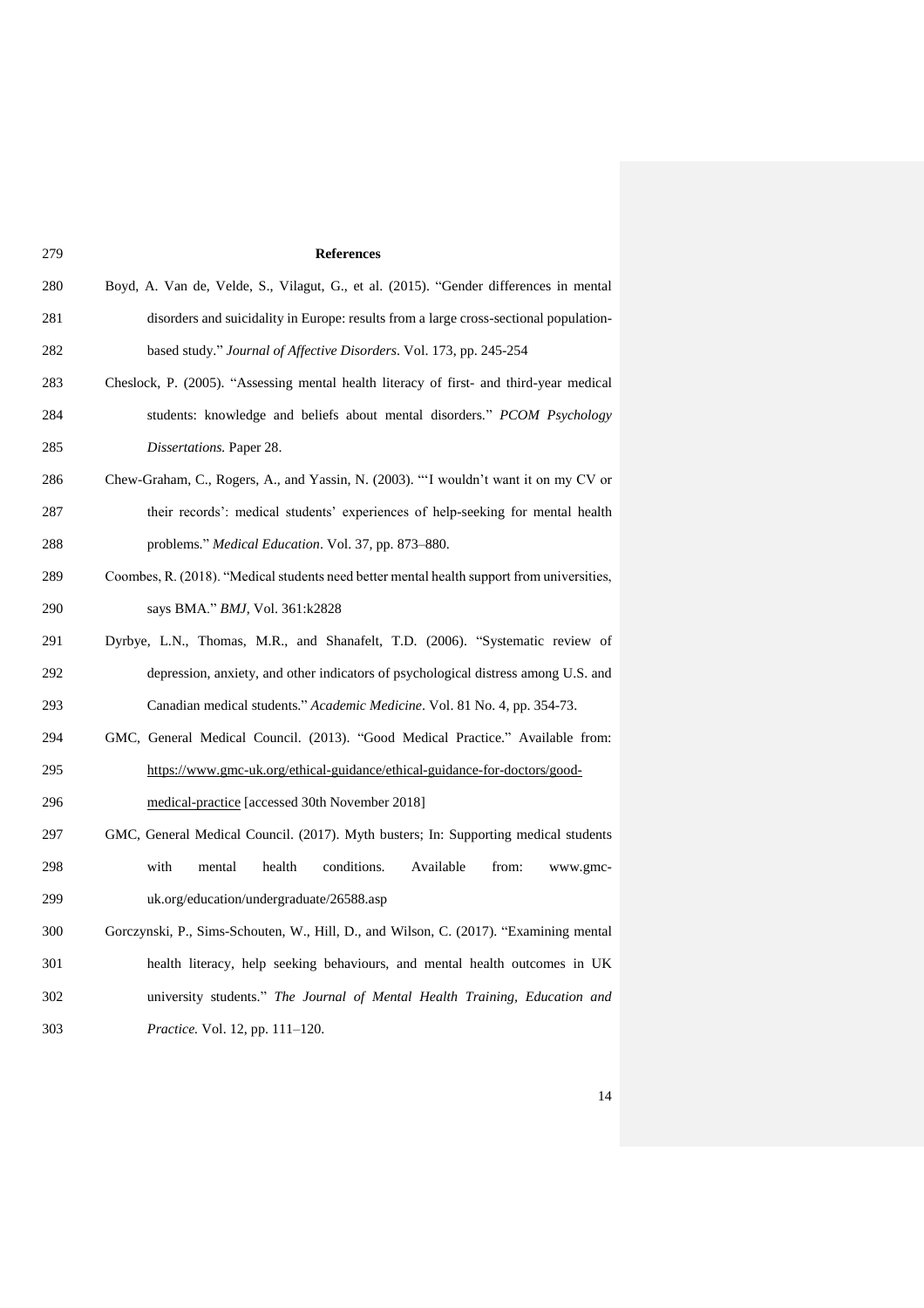| 304 | Jorm, A., Korten, A., Jacomb, P., Christensen, H., Rodgers, B., and Pollitt, P. (1997). |
|-----|-----------------------------------------------------------------------------------------|
| 305 | "Public beliefs about causes and risk factors for depression and schizophrenia."        |
| 306 | Social Psychiatry and Psychiatric Epidemiology. Vol. 32, pp. 143–148.                   |

- Karp, J.F, & Levine, A.S. (2018). "Mental Health Services for Medical Students Time to Act." *N Engl J Med.* 379:1196-1198. DOI: 10.1056/NEJMp1803970
- Knaak, S., Modgill, G., and Patten, S. (2014). "Key ingredients of anti-stigma programs for health care providers: A data synthesis of evaluative studies." *Canadian Journal of Psychiatry.* Vol. 59, pp. S19-26.
- Kothari, V., George, N., & Hamid, O. (2018). Provision of mental health support for medical students. *Advances in medical education and practice*, *9*, 925-926. doi:10.2147/AMEP.S184571
- Kuhnigk, O., Strebel, B., Schilauske, J., et al. (2007). "Attitudes of Medical Students Towards Psychiatry." *Advances in Health Science Education*. Vol. 12 No. 1, pp. 87.
- Kutcher, S., Wei, Y., and Coniglio, C. (2016). "Mental health literacy: Past, present, and future." *Canadian Journal of Psychiatry*. Vol. 61, pp. 154–158.
- Lyndon, M. (2017). "Burnout, quality of life, motivation, and academic achievement among medical students: A person-oriented approach." *Perspectives in Medical Education.* Vol. 6 No. 2, pp. 108–114.
- McManus, S., Meltzer, H., Brugha, T., Bebbington, P., and Jenkins, R. (2009). "Adult psychiatric morbidity in England, 2007: Results of a household survey." *The Health and Social Care Information Centre, Social Care Statistics.*
- Munn, F. Medical students and suicide. *Student BMJ* 10.1136/sbmj.j1460
- Office of National Statistics (2018). Estimating suicide among higher education students, England and Wales: Experimental Statistics.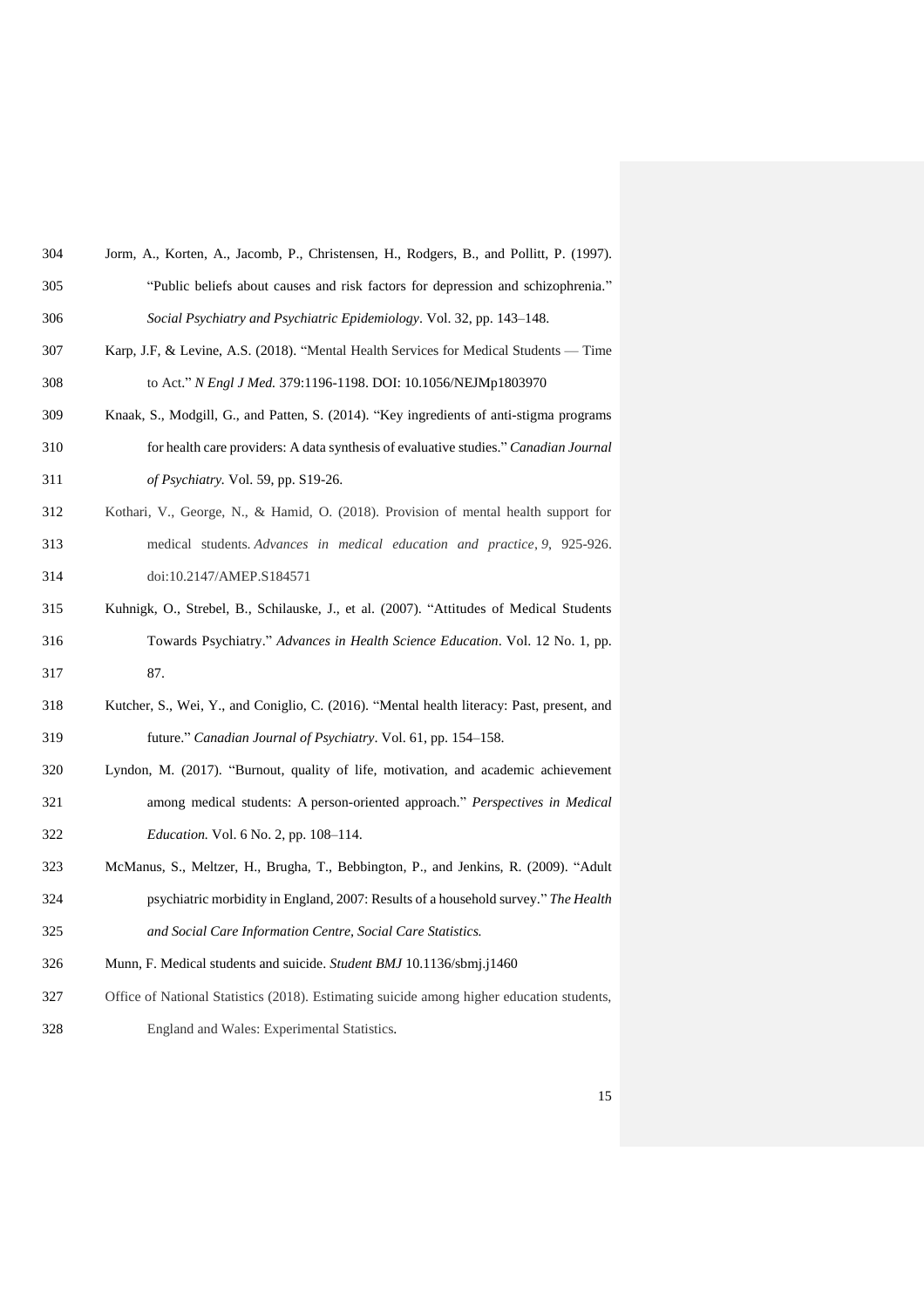| 329 | O'Connor, M., Casey, L., and Bonnie, C. (2014). "Measuring mental health literacy—A          |
|-----|----------------------------------------------------------------------------------------------|
| 330 | review of scale-based measures." Journal of Mental Health. Vol. 23 No. 4, pp. 197-           |
| 331 | 204.                                                                                         |
| 332 | O'Connor, M., and Casey, L. (2015). "The Mental Health Literacy Scale (MHLS): A new          |
| 333 | scale-based measure of mental health literacy." Psychiatry Research. Vol. 229 No.            |
| 334 | $1-2$ , pp. 511-6.                                                                           |
| 335 | Pascucci, M., Stella, E., Montagna, M.L., Angelis, A.D., Parente, P., Di Nunzio, V. et al.   |
| 336 | (2016). "Attitudes toward psychiatry and psychiatric patients in medical students:           |
| 337 | Can real-world experiences reduce stigma?" European Psychiatry. Vol. 33 No. S,               |
| 338 | pp. S258-S259.                                                                               |
| 339 | Puthran, R., Zhang, M.W., Tam, W.W., and Ho, R.C. (2016). "Prevalence of depression          |
| 340 | amongst medical students: a meta-analysis." Medical Education. Vol. 50 No. 4, pp.            |
| 341 | 456–468.                                                                                     |
| 342 | Rodriguez, M.L., Corse, A.K., and Rosen, L.D. (2017). "Mental health services use among      |
| 343 | medical students: Perceived stigma and barriers to care." Medical Science                    |
| 344 | Educator. Pp. 1-6.                                                                           |
| 345 | Rotenstein, L.S., Ramos, M.A., Torre, M., et al. (2016). "Prevalence of depression,          |
| 346 | depressive symptoms, and suicidal ideation among medical students: a systematic              |
| 347 | review and meta-analysis." JAMA. Vol. 316 No. 21, pp. 2214-2236.                             |
| 348 | Vigo, D., Thornicroft, G., and Atun, R. (2016). "Estimating the true global burden of mental |
| 349 | illness." Lancet Psychiatry. Vol. 3, pp. 171-78.                                             |
| 350 | Wei, Y., McGrath, P., Hayden, J., and Kutcher, S. (2015). "Mental health literacy measures   |
| 351 | evaluating knowledge, attitudes and help-seeking: A scoping review." BMC                     |
|     |                                                                                              |

*Psychiatry*. Vol. 15, pp. 291.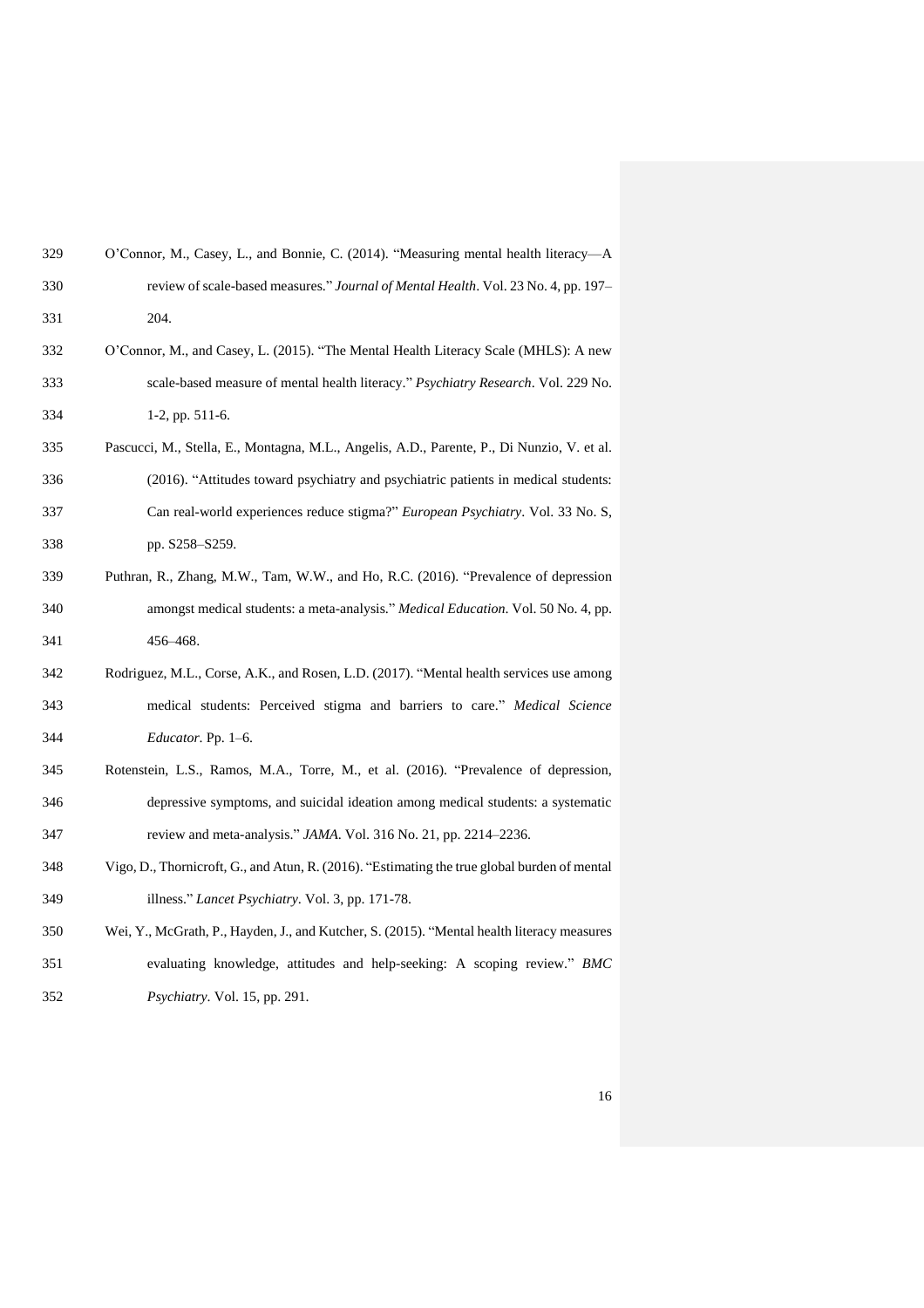| I<br>۰.<br>۰.<br>-<br>-<br>- |
|------------------------------|
|------------------------------|

|                            | N              | Percentage | <b>Mean MHLS</b> | <b>SD</b> |
|----------------------------|----------------|------------|------------------|-----------|
| Overall                    | 251            | 100.0%     | 127.6            |           |
| <b>Year of Study</b>       |                |            |                  |           |
| First year                 | 125            | 49.8%      | 125.0            | 12.1      |
| Second year                | 53             | 21.1%      | 126.4            | 12.1      |
| Third year                 | 27             | 10.8%      | 131.9            | 7.8       |
| Fourth year                | 29             | 11.6%      | 133.5            | 9.2       |
| Fifth year                 | 14             | 5.6%       | 135.1            | 11.4      |
| Sixth year                 | 3              | 1.2%       | 135.0            | 9.5       |
| <b>Previous Education</b>  |                |            |                  |           |
| A Level                    | 185            | 73.7%      | 128.1            | 11.5      |
| Undergraduate              | 46             | 18.3%      | 127.3            | 12.2      |
| Postgraduate               | 17             | 6.8%       | 125.0            | 14.7      |
| Professional               | 3              | 1.2%       | 124.7            | 8.6       |
| Gender                     |                |            |                  |           |
| Male                       | 83             | 33.1%      | 124.5            | 12.6      |
| Female                     | 168            | 66.9%      | 129.2            | 11.1      |
| <b>Sexual Orientation</b>  |                |            |                  |           |
| Heterosexual               | 140            | 84.3%      | 129.6            | 21.9      |
| Bisexual                   | 17             | 10.2%      | 133.8            | 9.7       |
| Gay                        | 6              | 3.6%       | 136.0            | 5.7       |
| Lesbian                    | 1              | 0.6%       | 142.0            | ÷.        |
| Other                      | $\overline{c}$ | 1.2%       | 131.5            | 21.9      |
| <b>Ethnicity</b>           |                |            |                  |           |
| White/White British        | 92             | 55.8%      | 133.0            | 9.0       |
| Asian/Asian British        | 51             | 30.9%      | 129.0            | 11.4      |
| <b>Black/Black British</b> | 8              | 4.8%       | 117.0            | 9.9       |
| <b>Mixed Race</b>          | $\overline{7}$ | 4.2%       | 128.0            | 9.3       |
| Other                      | $\overline{7}$ | 4.2%       | 123.6            | 6.1       |

# 354 Table 1. Sample demographic details and mean MHLS scores.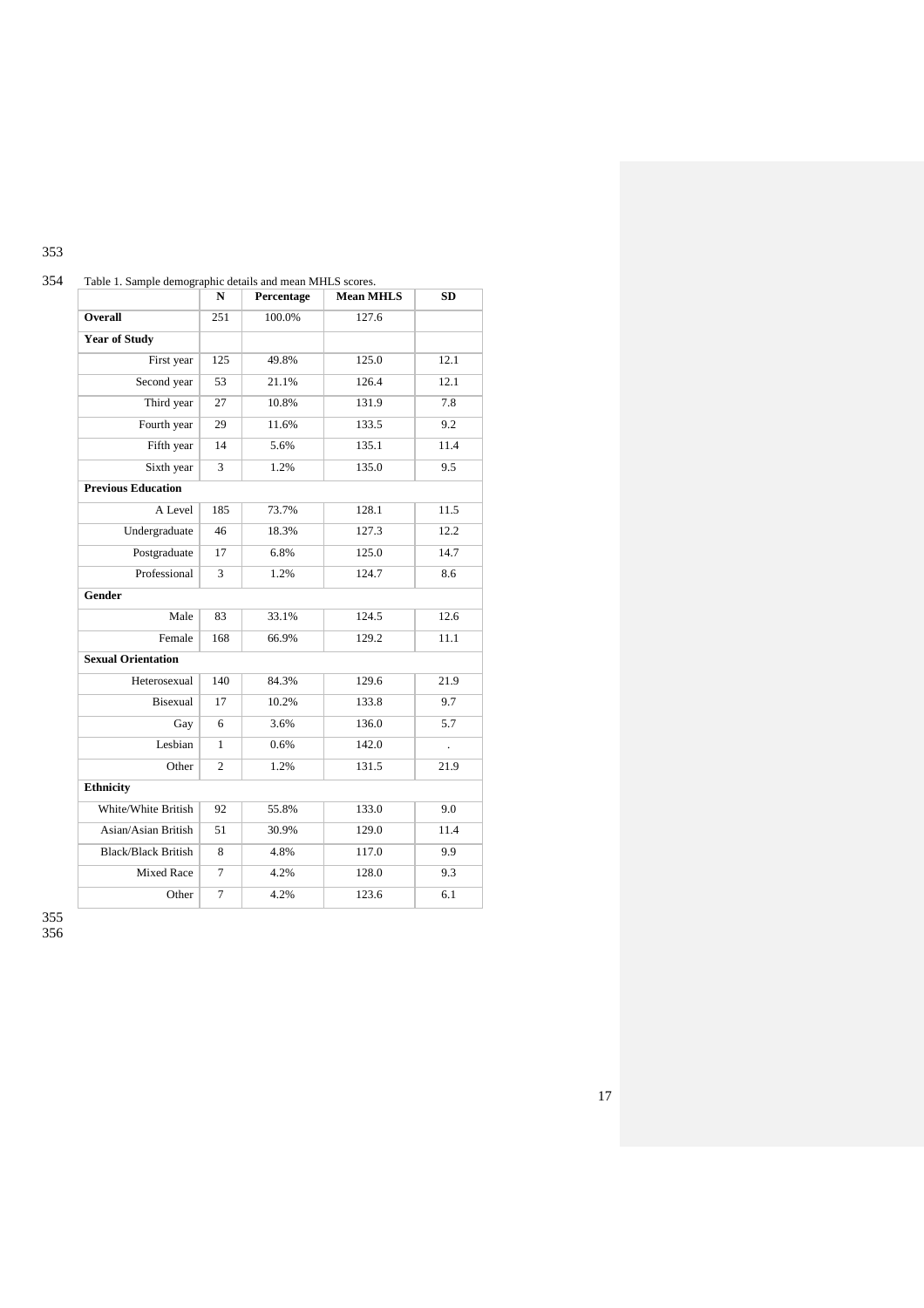## 357 Table 2. Mean MHLS scores across studies and populations.

|                             | N   | <b>MHLS</b><br>score | <b>SD</b> | Range      | CI              | Population                                           |
|-----------------------------|-----|----------------------|-----------|------------|-----------------|------------------------------------------------------|
| Present study               | 251 | 127.7                | 11.8      | $90 - 153$ | $126.2 - 129.2$ | <b>Medical Students</b><br>United Kingdom            |
| O'Connor & Casey<br>(2015)  | 372 | 127.4                | 12.6      | $92 - 155$ | $126.1 - 128.7$ | Undergraduate Students,<br>Australia                 |
| Gorczynski et al.<br>(2017) | 380 | 122.8                | 12.1      | $87 - 16$  | $121.6 - 124.1$ | Non-medical university<br>students in United Kingdom |

358

359

Table 3. Points achieved across domains in the MHLS.

|                                                                                        | Max<br>Possible<br>Points | Mean Points<br>Achieved | Percentage of<br><b>Correct Points</b> |
|----------------------------------------------------------------------------------------|---------------------------|-------------------------|----------------------------------------|
| 1: Ability to recognise disorders (Q1-8)                                               | 32                        | 26.3                    | 82.2%                                  |
| 2: Knowledge of where to seek information (Q16-19)                                     | 20                        | 15.6                    | 78%                                    |
| 3: Knowledge of risk factors and causes (Q9-10)                                        | 8                         | 4.9                     | 61.3%                                  |
| 4: Knowledge of self-treatment (Q11-12)                                                | 8                         | 5.4                     | 67.5%                                  |
| 5: Knowledge of professional help available (Q13-15)                                   | 12                        | 9.0                     | 75%                                    |
| 6: Attitudes that promote recognition or appropriate<br>help-seeking behavior (Q20-35) | 80                        | 66.5                    | 83.1%                                  |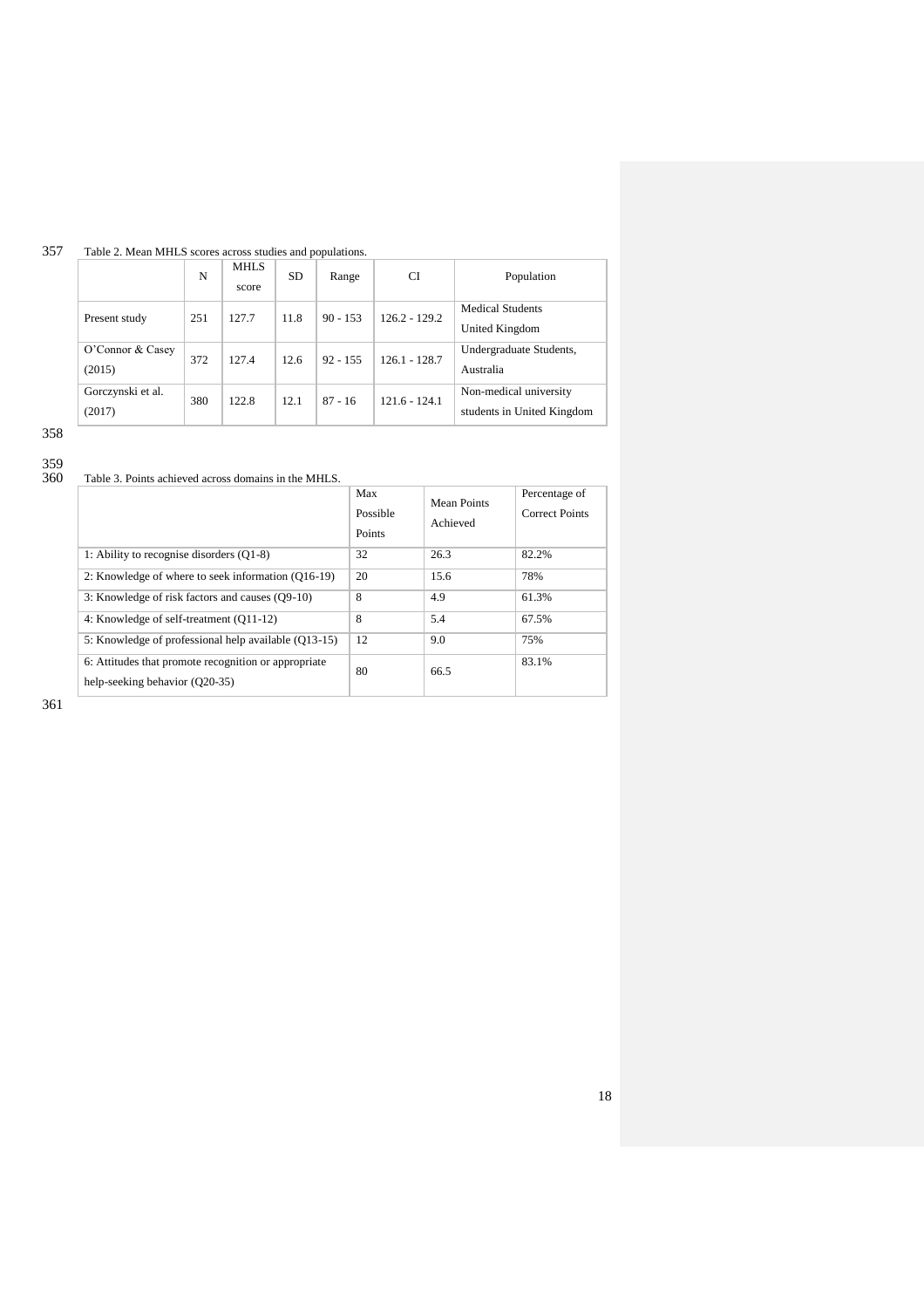|                           | N      | $\frac{0}{0}$ | Domain 1 | Domain 2 | Domain 3 | Domain 4 | Domain 5 | Domain 6 |
|---------------------------|--------|---------------|----------|----------|----------|----------|----------|----------|
|                           |        |               | (Max 32) | (Max 20) | (Max 8)  | (Max 8)  | (Max 12) | (Max 80) |
| Overall                   | 251    | 100.0%        | 26.3     | 15.6     | 4.9      | 5.4      | 9.0      | 66.5     |
| <b>Year of Study</b>      |        |               |          |          |          |          |          |          |
| First year                | 125    | 49.8%         | 25.66    | 14.96    | 4.89     | 5.47     | 8.79     | 65.23    |
| Second year               | 53     | 21.1%         | 26.23    | 15.11    | 5.17     | 5.38     | 9.11     | 65.38    |
| Third year                | 27     | 10.8%         | 27.48    | 16.67    | 4.67     | 5.56     | 9.22     | 68.26    |
| Fourth year               | 29     | 11.6%         | 27.21    | 16.72    | 4.72     | 5.34     | 9.31     | 70.17    |
| Fifth year                | 14     | 5.6%          | 27.11    | 17.71    | 5.43     | 5.57     | 9.21     | 70.07    |
| Sixth year                | 3      | 1.2%          | 27.00    | 15.67    | 4.67     | 4.67     | 8.67     | 74.33    |
| Gender                    |        |               |          |          |          |          |          |          |
| Male                      | 83     | 33.1%         | 25.65    | 15.87    | 4.77     | 5.37     | 8.70     | 64.18    |
| Female                    | 168    | 66.9%         | 26.55    | 15.39    | 5.01     | 5.48     | 9.13     | 67.69    |
| <b>Previous Education</b> |        |               |          |          |          |          |          |          |
| A Level                   | 185    | 73.7%         | 26.21    | 15.59    | 4.84     | 5.38     | 9.00     | 67.09    |
| Undergraduate             | 46     | 18.3%         | 26.32    | 14.59    | 5.11     | 5.57     | 8.93     | 65.67    |
| Postgraduate              | 17     | 6.8%          | 26.41    | 14.59    | 5.53     | 5.71     | 8.88     | 63.88    |
| Professional              | 3      | 1.2%          | 27.00    | 16.67    | 4.67     | 5.67     | 9.67     | 61.00    |
| <b>Ethnicity</b>          |        |               |          |          |          |          |          |          |
| White/White               |        |               |          |          |          |          |          |          |
| <b>British</b>            | 92     | 55.8%         | 26.75    | 15.98    | 4.64     | 5.33     | 9.11     | 71.27    |
| Asian/Asian               | 51     | 30.9%         | 26.47    | 15.47    | 5.08     | 5.65     | 9.16     | 67.22    |
| <b>British</b>            |        |               |          |          |          |          |          |          |
| Black/Black               | 8      | 4.8%          | 25.13    | 13.00    | 4.63     | 5.38     | 8.38     | 60.50    |
| <b>British</b>            |        |               |          |          |          |          |          |          |
| Mixed Race                | $\tau$ | 4.2%          | 26.71    | 15.86    | 5.00     | 5.57     | 9.71     | 65.14    |
| Other                     | $\tau$ | 4.2%          | 26.14    | 15.14    | 5.29     | 5.00     | 9.07     | 63.00    |

## 362 Table 4. Demographics variation across mean domain scores in the MHLS.

## Table 5. Mean MHLS scores across previous experiences with mental illness.

|                             |                | N   | Percentage | <b>MHLS</b> | <b>SD</b> | Range       | CI                |
|-----------------------------|----------------|-----|------------|-------------|-----------|-------------|-------------------|
| Have any of your close      | Yes            | 190 | 75.69%     | 130.33      | 10.94     | $90 - 152$  | 128.73 - 131.93   |
| friends or family members   | No.            | 58  | 23.11%     | 119.93      | 11.16     | $95 - 153$  | 116.97 - 122.89   |
| experienced a mental        | N <sub>o</sub> | 3   | 1.20%      |             |           |             |                   |
| illness?                    | Response       |     |            |             |           |             |                   |
|                             |                |     |            |             |           |             |                   |
| Have you ever experienced a | Yes            | 106 | 42.23%     | 131.08      | 10.47     | $102 - 152$ | 129.05 - 133.11   |
| mental illness?             | No             | 141 | 56.17%     | 125.31      | 12.25     | $90 - 153$  | $123.22 - 127.41$ |

<sup>363</sup> 364 365